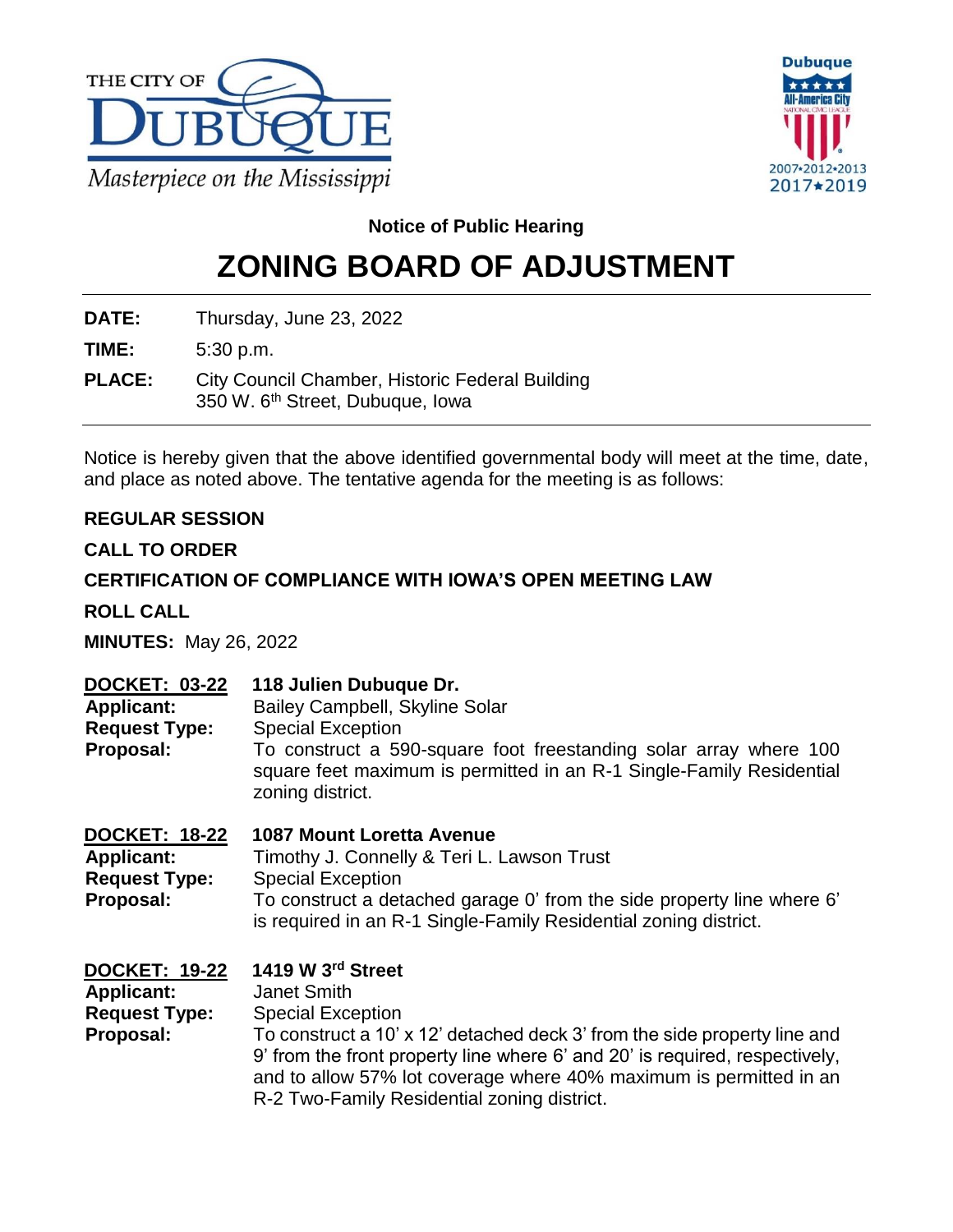| <b>DOCKET: 20-22</b><br><b>Applicant:</b><br><b>Request Type:</b><br>Proposal: | Parcel 1505126004<br>Luke Runde<br>Variance<br>To install a 128-square foot temporary real estate sign where 32 square<br>feet is allowed in a C-3 General Commercial zoning district.                                                                     |
|--------------------------------------------------------------------------------|------------------------------------------------------------------------------------------------------------------------------------------------------------------------------------------------------------------------------------------------------------|
| <b>DOCKET: 21-22</b><br><b>Applicant:</b><br><b>Request Type:</b><br>Proposal: | 2520 North Grandview Avenue<br><b>Shane Hoeper</b><br><b>Special Exception</b><br>To construct a 5' x 16' detached shed 11' from the front property line<br>where 20' is required in an R-1 Single-Family Residential zoning district.                     |
| DOCKET: 22-22<br><b>Applicant:</b><br><b>Request Type:</b><br>Proposal:        | <b>1245 Missouri Avenue</b><br><b>Michael Mastin</b><br><b>Conditional Use Permit</b><br>To allow for an accessory dwelling unit in an R-1 Single-Family<br>Residential zoning district.                                                                   |
| <b>DOCKET: 23-22</b><br><b>Applicant:</b><br><b>Request Type:</b><br>Proposal: | 1245 Missouri Avenue<br><b>Michael Mastin</b><br><b>Special Exception</b><br>To allow an accessory dwelling unit totaling 650 square feet in area<br>where 480 square feet is allowed in an R-1 Single-Family Residential<br>zoning district.              |
| <b>DOCKET: 24-22</b><br><b>Applicant:</b><br><b>Request Type:</b><br>Proposal: | <b>3080 Shiras Avenue</b><br>Mike Weidemann<br><b>Special Exception</b><br>To construct a 2,560-square foot detached garage 18' in height, where<br>1,000 square feet and 15' in height are allowed in an R-1 Single-Family<br>Residential zoning district |

### **ITEMS FROM PUBLIC:**

At this time, anyone in the Council Chamber may address the Board on matters which are of concern to that person and which are not an agenda item. Please take your place at the microphone and state your name and address clearly. Proceed with your comments; however, no formal action may be taken at this time on your comments because of the notice requirements of the Iowa Open Meetings Law.

### **ITEMS FROM BOARD:**

### **ITEMS FROM STAFF:**

### **ADJOURNMENT**

This notice is given pursuant to Chapter 21, Code of Iowa and applicable local regulations of the City of Dubuque and/or the governmental body holding the meeting. If you have any questions or comments concerning this notice, please contact the Planning Services Department, City Hall, 50 W. 13<sup>th</sup> Street (563) 589-4210. Individuals with limited English proficiency or vision, hearing or speech impairments requiring special assistance should contact the Planning Services Department at 589-4210, 48 hours prior to the meeting.